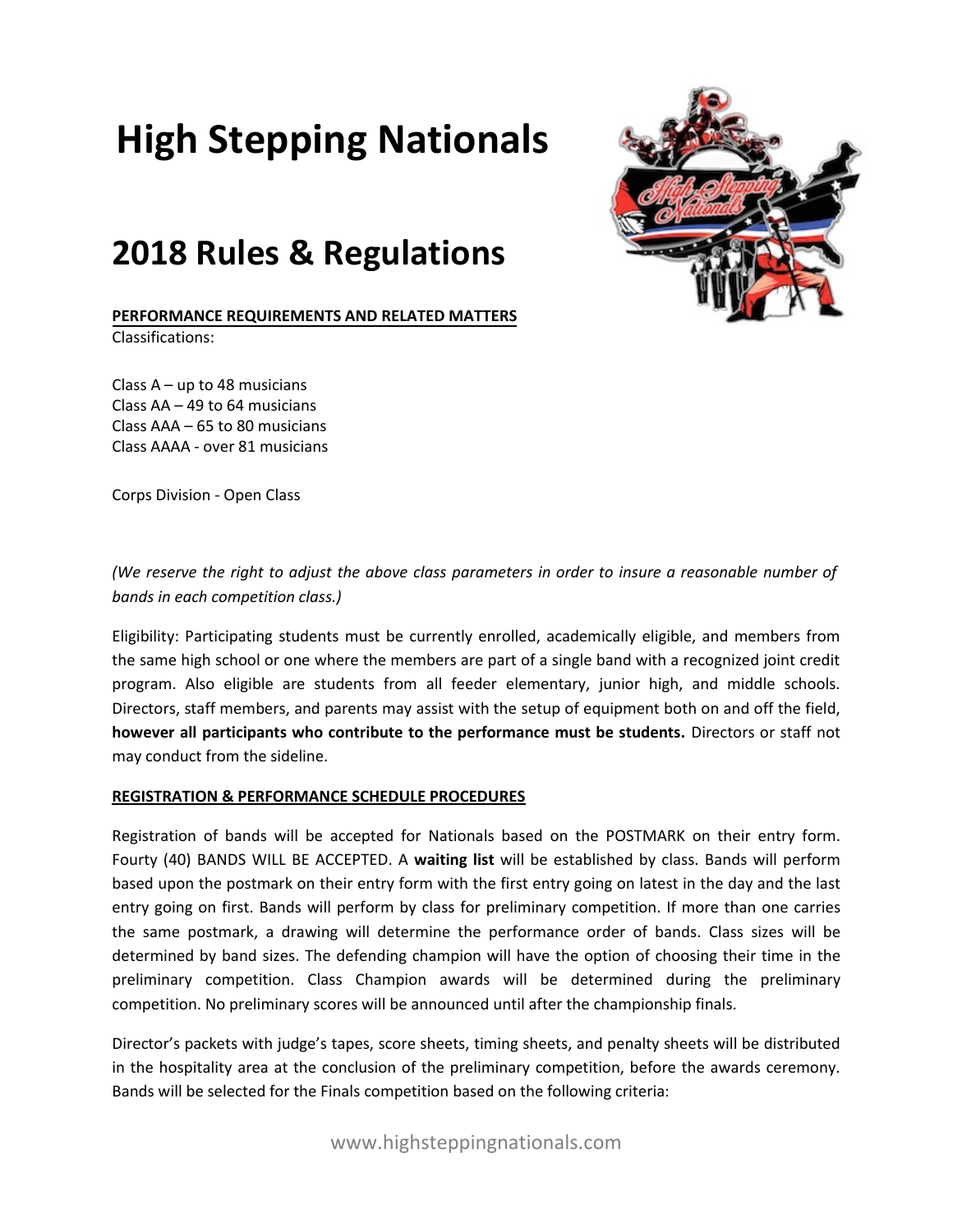**Twelve (12) bands will be invited to compete in the finals. The 1st place winner from each class and the next eight highest scores regardless of class will compete in finals.**

Performance order for the finals competition will be determined by preliminary scores.

For more information, email us at info@highsteppingnationals.com

Bands must be scheduled at intervals of no less than fifteen minutes.

Bands arriving late will be allowed to perform at a later time, if at all possible. The band will perform for **ratings only** and will receive comments from the judges. **They will not be ranked.**

### **REQUEST FOR CLASS CHANGE/PERFORMANCE SCHEDULE**

If a Band requests a change in class size to the next highest class, their performance schedule will not change. Bands may move up but not down in classes.

### **PERFORMANCE TIMES AND STANDARDS**

Each participating band will have 15 minutes to set-up, warm-up, perform, and exit. They must present a performance of no less than 7 minutes. **Timing violations are subject to penalty.** 

Each band will be allowed to setup and warm-up anywhere in the performance area. Timing will begin at the cue of the Gate Official. Timing will stop when all equipment and members are past the exit line as defined by the contest host. All performers, including stagehands assisting with on field set-up, must not enter until instructed to do so by the Gate Official.

The performance shall begin after the HSN announcer states the following:

*"Joining us from (name of town and state, please welcome the (name of school) High School Marching Band!"*(pause for audience response)

*"High Stepping Nationals is proud to present in competition performance, Drum Major(s) (name(s) of drum major(s)) and the (name of school) High School Marching Band!* 

A drum major intro/salute is necessary to indicate that the band is ready to start; All drum major(s) intro/salute should occur at this time.

Adjudication will begin with the first note of music or the first step by a member of the ensemble, whichever comes first. Performance timing will end with the last note played or last step taken. Musical exits (side line blow downs) will be included in the performance time. A percussion cadence is considered part of the performance time.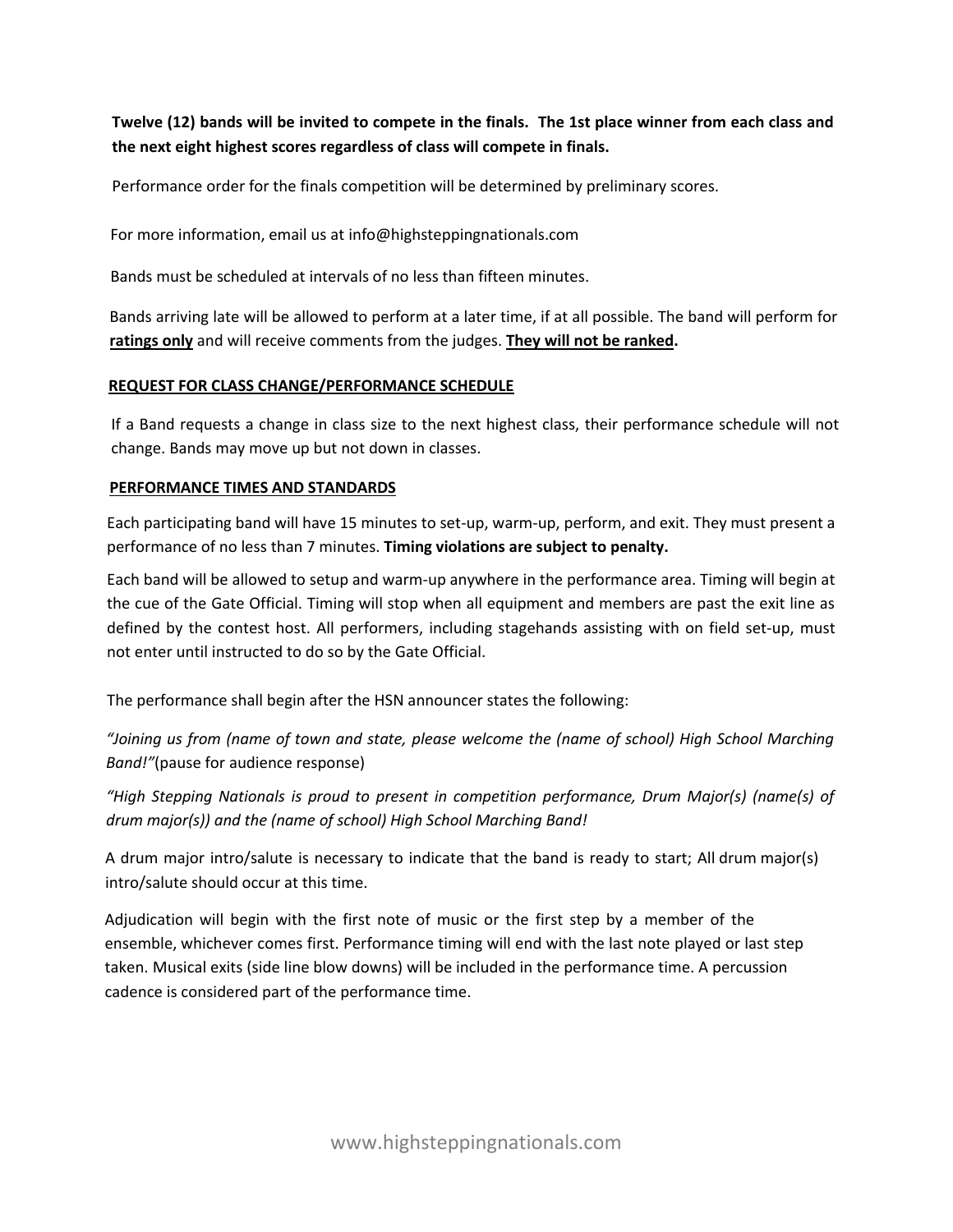Bands must completely vacate the performance area within the 15-minute total time. *Exit time and entrance time of the two bands may overlap in order to maintain the flow of the event*. Non-performers may assist in the exit process. A drum tap is recommended. (Recognizing that full cadences can be an important part of many shows, specific exit procedures are left to the discretion of the event host, as long as they do not exceed the 15-minute limit)*. Cadences off the field can be used at Finals Competition.*

#### **PENALTIES:**

Timing penalties will be assessed for:

Under 7 minute performance time: 1 point per 3 seconds or fraction thereof

Overtime of 15 minute total time: 1 point per 3 seconds or fraction thereof

Performer violation: 5 point total penalty regardless of number of infractions

Non-student involvement in the performance: The band will be assessed a "Performer Violation" penalty. Only students enrolled in the participating school (or school system) may contribute to the performance. Adult assistants may not move, manipulate or alter the field setup once the performance has begun. In the event of adverse weather conditions such as high wind or rain, the judges may allow adult involvement to secure props. This will be announced as applicable.

**This competition is a high-step style event. Only 192 steps of corps style will be granted without penalty at this this Competition. Total Corps Style Marching Over 192 Steps, 5 point deduction from marching score.**

**New this year is a "Corps Style Division." Bands that participate in the Corps style division mus be 85% minority membership."** *Updated 08/2018*

#### **ELECTRONICS:**

All electronically produced music must be "live," in "real time," and be performed by a student. No prerecorded music is to be used.

Narration and sound effects may be prerecorded and used without penalty.

Electricity will be available at the field.

#### **RESTRICTIONS:**

Pyrotechnics will be allowed (Fire Batons) however, no fireworks, firing of weapons or the use of any hazardous materials that could endanger the stadium surface, participants, or spectators.

No materials that would disrupt the scheduled flow of the event will be permitted.

No animals will be allowed as part of performances.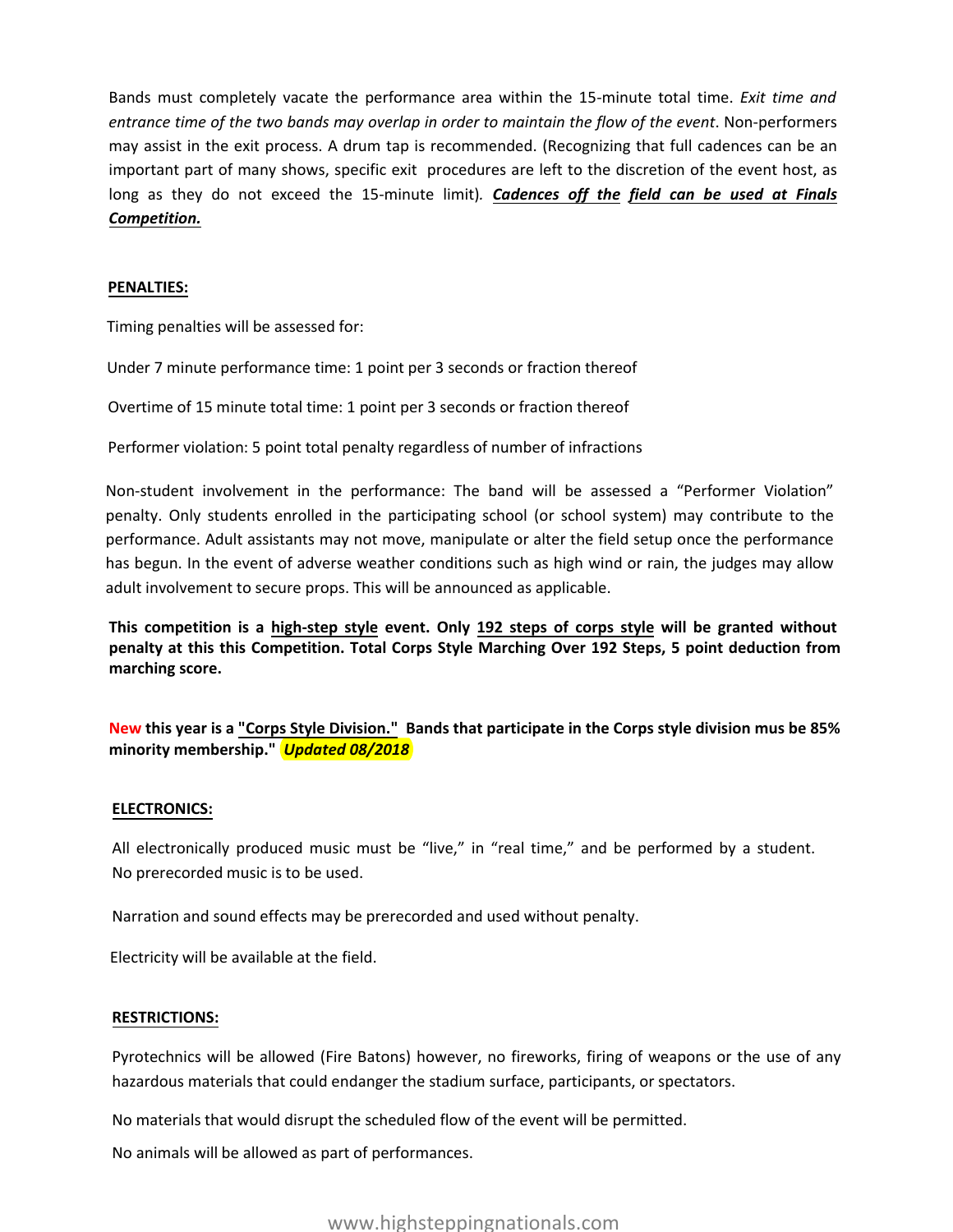No band may perform a routine that requires the stadium lights to be turned off.

No powder or any material that might damage the field or leave excessive residue (paper wrappings, etc.) will be permitted.

No band or portion of any band may use the performance area for practice during the week prior to the event.

**Violation of the above restrictions may be penalized up to a maximum penalty of disqualification at the discretion of the chief judge in consultation with the adjudication panel and the contest director.** 

#### **AWARDS:**

### **Awards in Each Class:**

**1 st, 2nd & 3rd Place in: Drum Line, Dance Line, Drum Major, Flags, Music, Marching** 

**& General Effect** 

**Best Majorettes in each class** 

**1 st, 2nd & 3rd in overall band** 

# **Final Awards:**

**1 st, 2nd & 3 rd place in: Drum Line, Dance Line, Drum Major, Flags, Music, Marching & General Effect** 

**1 st, 2nd & 3 rd place overall** 

**Gerald Carver Esprit De Corps Award ( Spirit )** 

**The "President Award" for innovation, creativity & excitement**